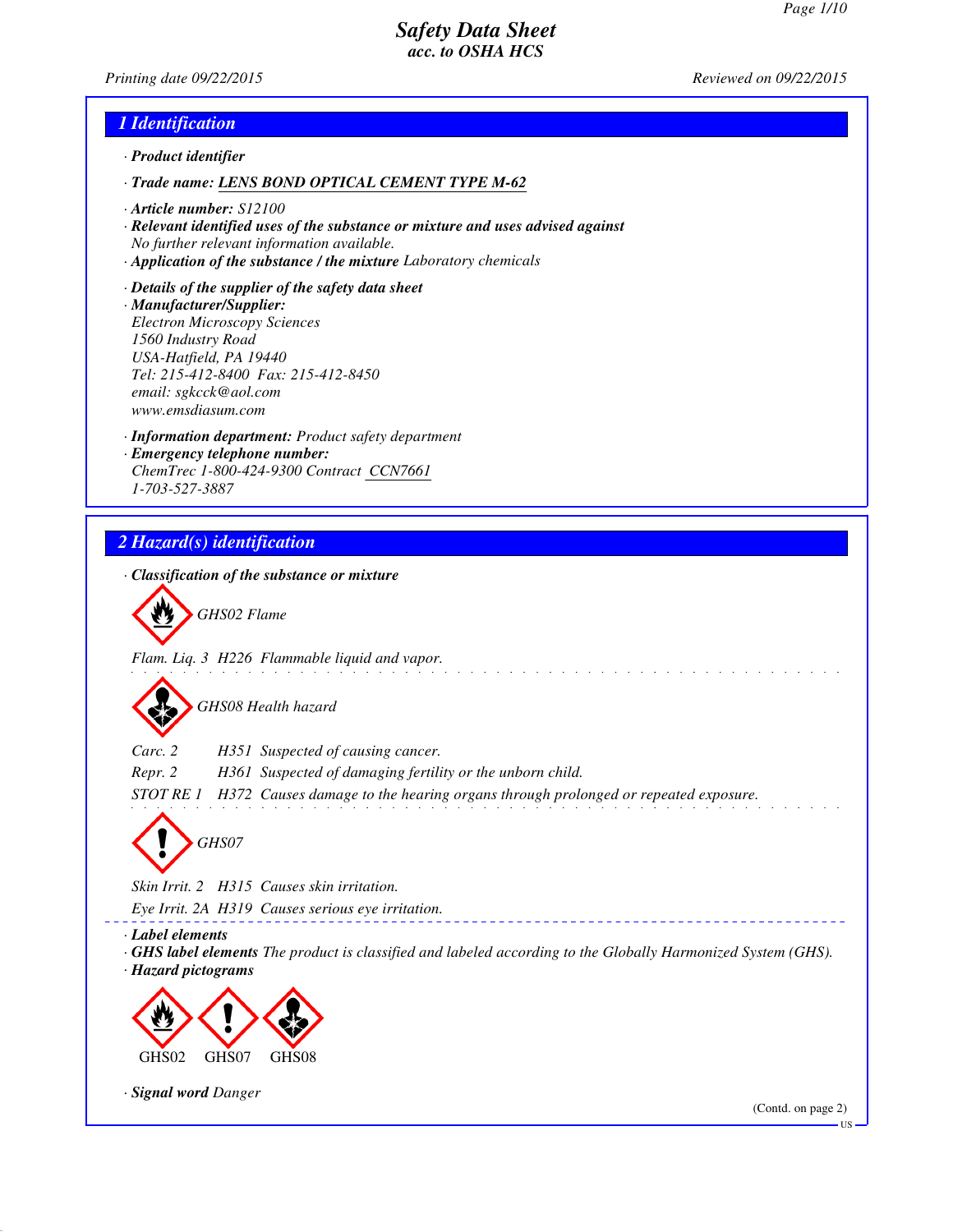*Printing date 09/22/2015 Reviewed on 09/22/2015*

## *Trade name: LENS BOND OPTICAL CEMENT TYPE M-62*

|                                                                                                                | (Contd. of page 1) |
|----------------------------------------------------------------------------------------------------------------|--------------------|
| · Hazard-determining components of labeling:                                                                   |                    |
| <b>STYRENE</b>                                                                                                 |                    |
| · Hazard statements                                                                                            |                    |
| Flammable liquid and vapor.                                                                                    |                    |
| Causes skin irritation.                                                                                        |                    |
| Causes serious eye irritation.                                                                                 |                    |
| Suspected of causing cancer.                                                                                   |                    |
| Suspected of damaging fertility or the unborn child.                                                           |                    |
| Causes damage to the hearing organs through prolonged or repeated exposure.                                    |                    |
| · Precautionary statements                                                                                     |                    |
| Keep away from heat/sparks/open flames/hot surfaces. - No smoking.                                             |                    |
| Use explosion-proof electrical/ventilating/lighting/equipment.                                                 |                    |
| Do not breathe dust/fume/gas/mist/vapors/spray.                                                                |                    |
| Wear protective gloves / eye protection / face protection.                                                     |                    |
| Wear protective gloves.                                                                                        |                    |
| Wear eye protection / face protection.                                                                         |                    |
| Ground/bond container and receiving equipment.                                                                 |                    |
| Keep container tightly closed.                                                                                 |                    |
| Use only non-sparking tools.                                                                                   |                    |
| Take precautionary measures against static discharge.                                                          |                    |
| Wash thoroughly after handling.                                                                                |                    |
| Do not eat, drink or smoke when using this product.                                                            |                    |
| Obtain special instructions before use.                                                                        |                    |
| Do not handle until all safety precautions have been read and understood.                                      |                    |
| IF ON SKIN (or hair): Remove/Take off immediately all contaminated clothing. Rinse skin with water/shower.     |                    |
| If in eyes: Rinse cautiously with water for several minutes. Remove contact lenses, if present and easy to do. |                    |
| Continue rinsing.                                                                                              |                    |
| Specific treatment (see on this label).                                                                        |                    |
| IF exposed or concerned: Get medical advice/attention.                                                         |                    |
| If skin irritation occurs: Get medical advice/attention.                                                       |                    |
| If eye irritation persists: Get medical advice/attention.                                                      |                    |
| Get medical advice/attention if you feel unwell.                                                               |                    |
| In case of fire: Use for extinction: CO2, powder or water spray.                                               |                    |
| Take off contaminated clothing and wash it before reuse.                                                       |                    |
| Store locked up.                                                                                               |                    |
| Store in a well-ventilated place. Keep cool.                                                                   |                    |
| Dispose of contents/container in accordance with local/regional/national/international regulations.            |                    |
| · Classification system:                                                                                       |                    |
| $\cdot$ NFPA ratings (scale $0 - 4$ )                                                                          |                    |
|                                                                                                                |                    |
| $Health = 2$<br>$Fire = 3$                                                                                     |                    |
| $Reactivity = 2$                                                                                               |                    |
|                                                                                                                |                    |
| $\cdot$ HMIS-ratings (scale 0 - 4)                                                                             |                    |
| <b>HEALTH</b><br> 2 <br>$Health = 2$                                                                           |                    |
| 3 <br>$Fire = 3$<br><b>FIRE</b>                                                                                |                    |
| $Reactivity = 3$<br><b>REACTIVITY</b> <sup>3</sup>                                                             |                    |
|                                                                                                                |                    |
| $\cdot$ Other hazards                                                                                          |                    |
| · Results of PBT and vPvB assessment                                                                           |                    |
| · <b>PBT</b> : Not applicable.                                                                                 |                    |

(Contd. on page 3)

US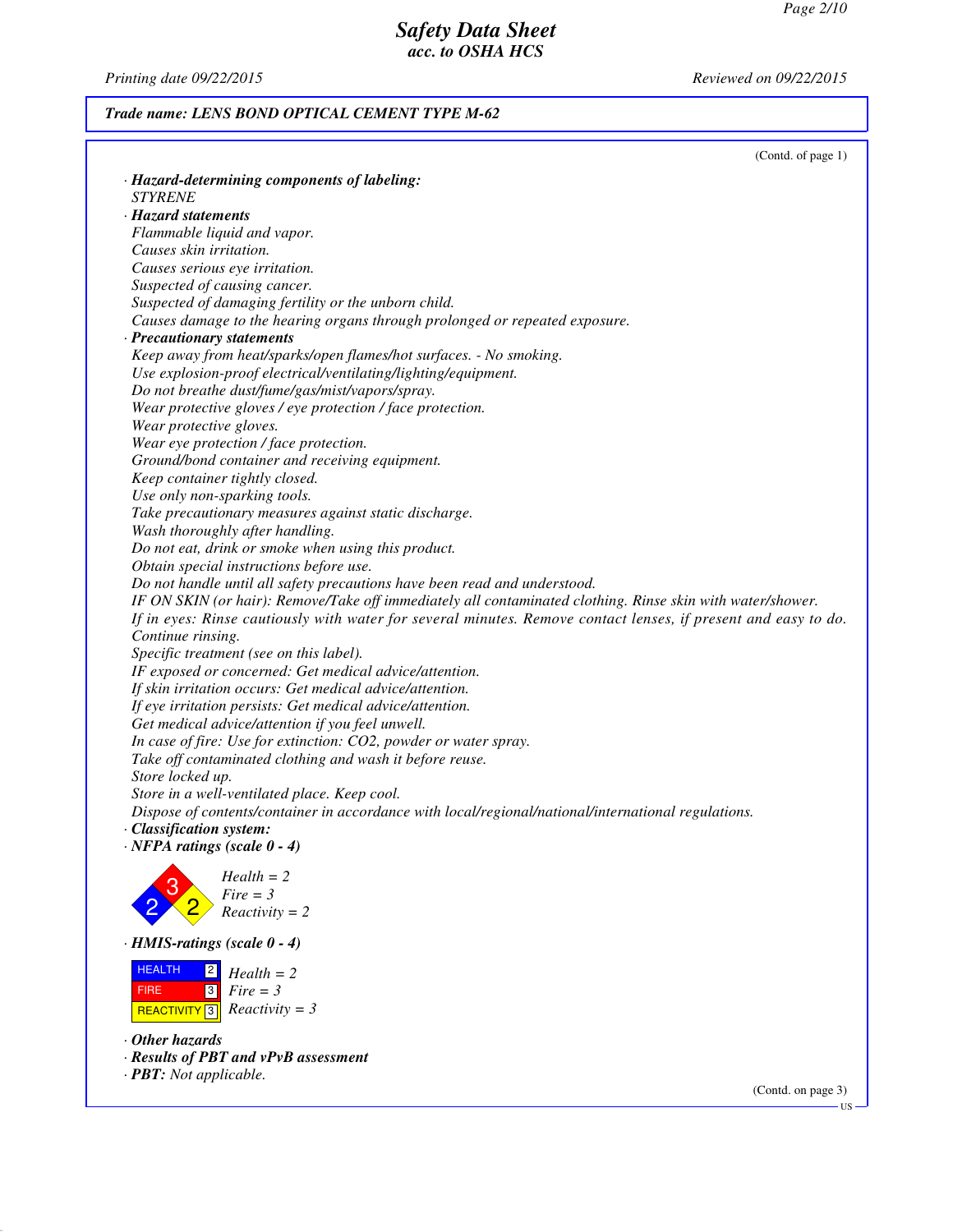*Printing date 09/22/2015 Reviewed on 09/22/2015*

#### *Trade name: LENS BOND OPTICAL CEMENT TYPE M-62*

(Contd. of page 2)

*· vPvB: Not applicable.*

### *3 Composition/information on ingredients*

*· Chemical characterization: Mixtures*

*· Description: Mixture of the substances listed below with nonhazardous additions.*

*· Dangerous components:*

*100-42-5 STYRENE 25-50%*

## *4 First-aid measures*

*· Description of first aid measures*

*· General information:*

*Symptoms of poisoning may even occur after several hours; therefore medical observation for at least 48 hours after the accident.*

*· After inhalation:*

*Supply fresh air. If required, provide artificial respiration. Keep patient warm. Consult doctor if symptoms persist. In case of unconsciousness place patient stably in side position for transportation.*

- *· After skin contact: Immediately wash with water and soap and rinse thoroughly.*
- *· After eye contact:*

*Rinse opened eye for several minutes under running water. If symptoms persist, consult a doctor.*

- *· After swallowing: If symptoms persist consult doctor.*
- *· Information for doctor:*
- *· Most important symptoms and effects, both acute and delayed No further relevant information available.*
- *· Indication of any immediate medical attention and special treatment needed*

*No further relevant information available.*

## *5 Fire-fighting measures*

- *· Extinguishing media*
- *· Suitable extinguishing agents: CO2, sand, extinguishing powder. Do not use water.*
- *· For safety reasons unsuitable extinguishing agents: Water with full jet*
- *· Special hazards arising from the substance or mixture No further relevant information available.*
- *· Advice for firefighters*
- *· Protective equipment: Mouth respiratory protective device.*

### *6 Accidental release measures*

- *· Personal precautions, protective equipment and emergency procedures Wear protective equipment. Keep unprotected persons away.*
- *· Environmental precautions: Do not allow to enter sewers/ surface or ground water.*

*· Methods and material for containment and cleaning up:*

- *Absorb with liquid-binding material (sand, diatomite, acid binders, universal binders, sawdust). Dispose contaminated material as waste according to item 13. Ensure adequate ventilation.*
- *Do not flush with water or aqueous cleansing agents*
- *· Reference to other sections See Section 7 for information on safe handling.*

*See Section 8 for information on personal protection equipment.*

(Contd. on page 4)

US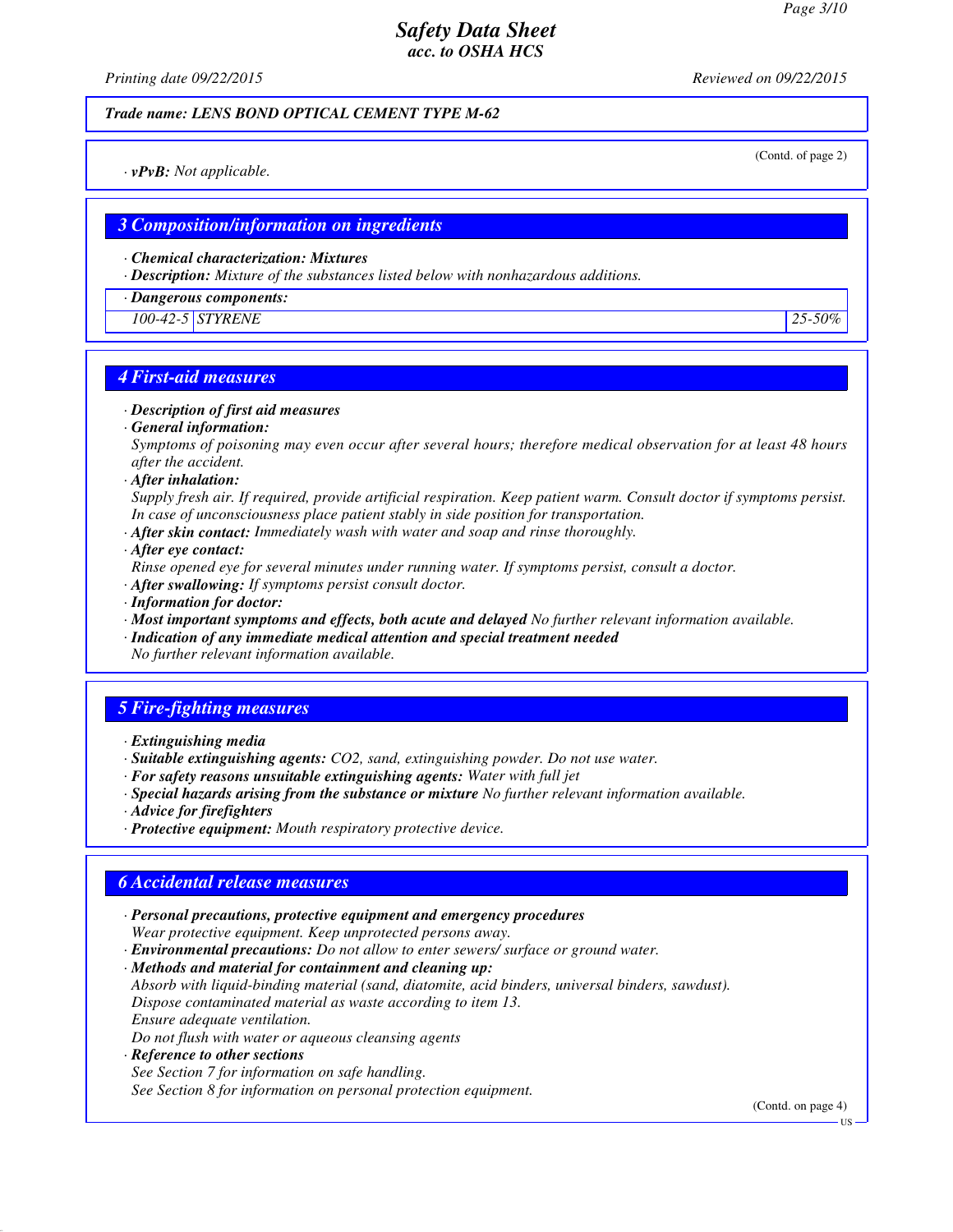*Printing date 09/22/2015 Reviewed on 09/22/2015*

### *Trade name: LENS BOND OPTICAL CEMENT TYPE M-62*

(Contd. of page 3)

*See Section 13 for disposal information.*

# *7 Handling and storage*

*· Handling:*

- *· Precautions for safe handling Ensure good ventilation/exhaustion at the workplace. Prevent formation of aerosols.*
- *· Information about protection against explosions and fires: Keep ignition sources away - Do not smoke. Protect against electrostatic charges.*
- *· Conditions for safe storage, including any incompatibilities*
- *· Storage:*
- *· Requirements to be met by storerooms and receptacles: No special requirements.*
- *· Information about storage in one common storage facility: Not required.*
- *· Further information about storage conditions: Keep receptacle tightly sealed.*
- *· Specific end use(s) No further relevant information available.*

### *8 Exposure controls/personal protection*

- *· Additional information about design of technical systems: No further data; see item 7.*
- *· Control parameters*

| Components with limit values that require monitoring at the workplace:                                                             |  |
|------------------------------------------------------------------------------------------------------------------------------------|--|
| <b>100-42-5 STYRENE</b>                                                                                                            |  |
| PEL Long-term value: 100 ppm<br>Ceiling limit value: 200; 600* ppm<br>*5-min peak in any 3 hrs                                     |  |
| REL Short-term value: $425$ mg/m <sup>3</sup> , 100 ppm<br>Long-term value: 215 mg/m <sup>3</sup> , 50 ppm                         |  |
| TLV Short-term value: $170 \text{ mg/m}^3$ , 40 ppm<br>Long-term value: $85$ mg/m <sup>3</sup> , 20 ppm<br><b>BEI</b>              |  |
| · Ingredients with biological limit values:                                                                                        |  |
| <b>100-42-5 STYRENE</b>                                                                                                            |  |
| BEI 400 mg/g creatinine<br>Medium: urine<br>Time: end of shift<br>Parameter: Mandelic acid plus phenylglyoxylic acid (nonspecific) |  |
| $0.2$ mg/L<br>Medium: venous blood<br>Time: end of shift<br>Parameter: Styrene (semi-quantitative)                                 |  |
| Additional information: The lists that were valid during the creation were used as basis.                                          |  |
| · Exposure controls<br>· Personal protective equipment:<br>· General protective and hygienic measures:                             |  |
| Keep away from foodstuffs, beverages and feed.<br>Immediately remove all soiled and contaminated clothing.                         |  |

(Contd. on page 5)

US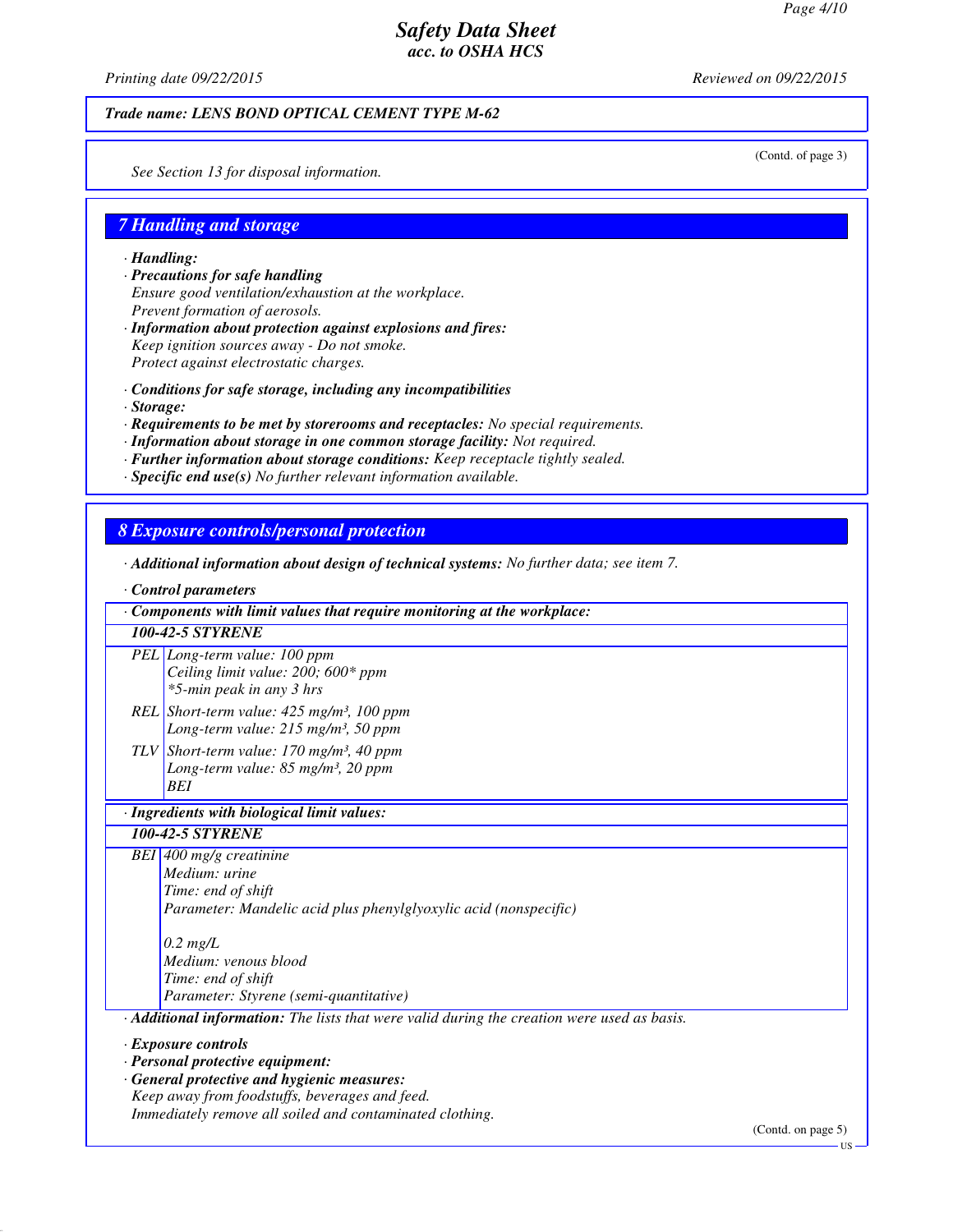*Printing date 09/22/2015 Reviewed on 09/22/2015*

#### *Trade name: LENS BOND OPTICAL CEMENT TYPE M-62*

*· Flammability (solid, gaseous): Not flammable. · Ignition temperature: 480 °C (896 °F) · Decomposition temperature: Not determined.*

*· Auto igniting: Product is not selfigniting.*



*· Danger of explosion: Product is not explosive. However, formation of explosive air/vapor*

*mixtures are possible.*

US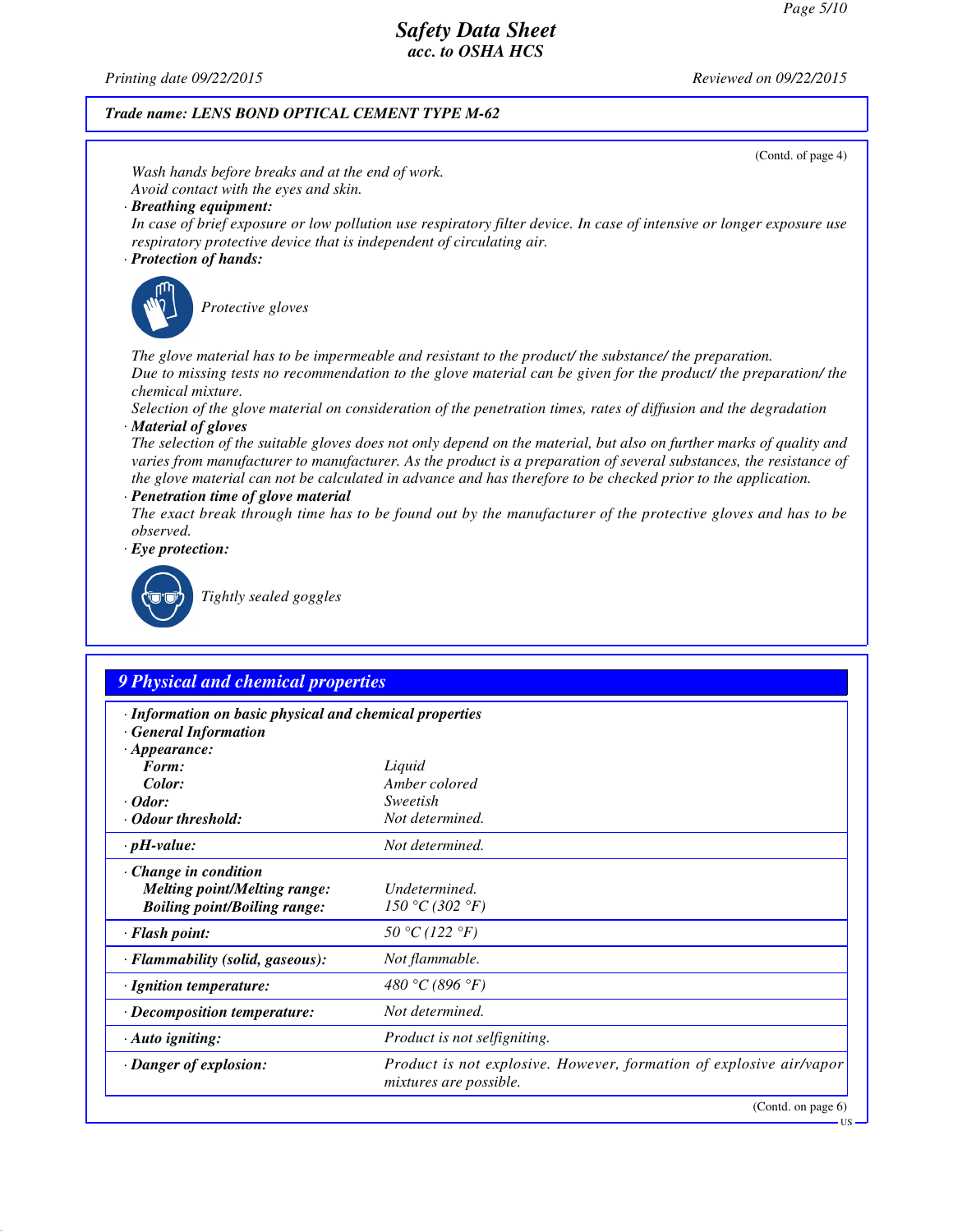*Printing date 09/22/2015 Reviewed on 09/22/2015*

#### *Trade name: LENS BOND OPTICAL CEMENT TYPE M-62*

|                                                                       | (Contd. of page $5$ )                      |
|-----------------------------------------------------------------------|--------------------------------------------|
| $\cdot$ Explosion limits:                                             |                                            |
| Lower:                                                                | 1.2 Vol $\%$                               |
| <b>Upper:</b>                                                         | $8.9$ Vol $%$                              |
| $\cdot$ Vapor pressure at 20 $\rm{^{\circ}C}$ (68 $\rm{^{\circ}F}$ ): | $6$ hPa $(5$ mm Hg)                        |
| $\cdot$ Density at 20 °C (68 °F):                                     | $1.09$ g/cm <sup>3</sup> (9.096 lbs/gal)   |
| $\cdot$ Relative density                                              | Not determined.                            |
| · Vapour density                                                      | Not determined.                            |
| $\cdot$ Evaporation rate                                              | Not determined.                            |
| · Solubility in / Miscibility with                                    |                                            |
| Water:                                                                | Not miscible or difficult to mix.          |
| · <b>Partition coefficient (n-octanol/water):</b> Not determined.     |                                            |
| $\cdot$ Viscosity:                                                    |                                            |
| Dynamic:                                                              | Not determined.                            |
| Kinematic:                                                            | Not determined.                            |
| · Solvent content:                                                    |                                            |
| Organic solvents:                                                     | $40.0\%$                                   |
| <b>VOC</b> content:                                                   | $40.0\%$                                   |
|                                                                       | 436.0 g/l / 3.64 lb/gl                     |
| $\cdot$ Other information                                             | No further relevant information available. |

## *10 Stability and reactivity*

- *· Reactivity*
- *· Chemical stability*
- *· Thermal decomposition / conditions to be avoided: No decomposition if used according to specifications.*
- *· Possibility of hazardous reactions No dangerous reactions known.*
- *· Conditions to avoid No further relevant information available.*
- *· Incompatible materials: No further relevant information available.*
- *· Hazardous decomposition products: No dangerous decomposition products known.*

### *11 Toxicological information*

#### *· Information on toxicological effects*

*· Acute toxicity:*

*· LD/LC50 values that are relevant for classification:*

### *100-42-5 STYRENE*

*Oral LD50 5000 mg/kg (rat) Inhalative LC50/4 h 24 mg/l (rat)*

### *· Primary irritant effect:*

- *· on the skin: Irritant to skin and mucous membranes.*
- *· on the eye: Irritating effect.*
- *· Sensitization: No sensitizing effects known.*
- *· Additional toxicological information:*

*The product shows the following dangers according to internally approved calculation methods for preparations: Harmful*

*Irritant*

(Contd. on page 7)

US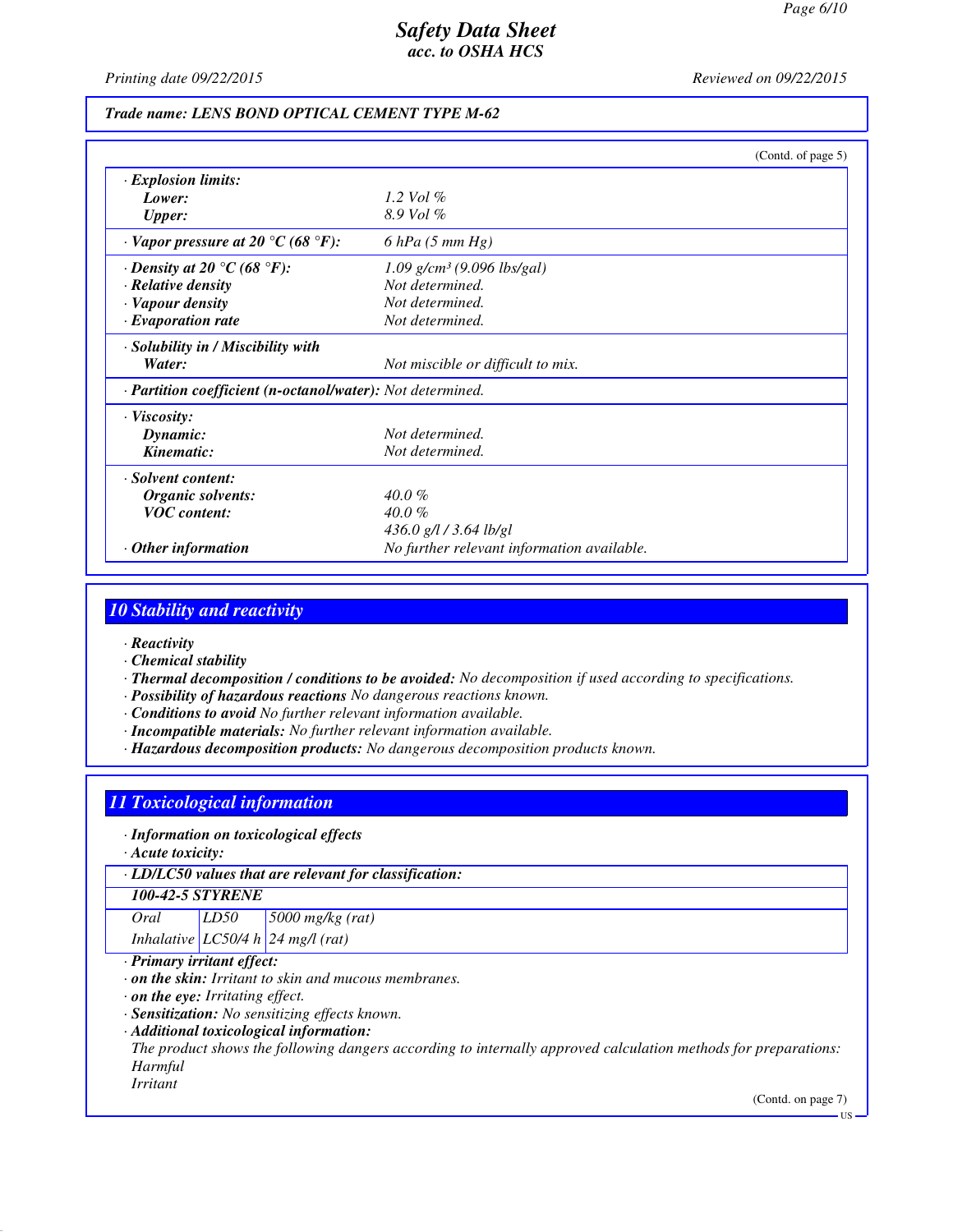*Printing date 09/22/2015 Reviewed on 09/22/2015*

#### *Trade name: LENS BOND OPTICAL CEMENT TYPE M-62*

(Contd. of page 6)

US

*· Carcinogenic categories*

*· IARC (International Agency for Research on Cancer)*

*100-42-5 STYRENE 2B*

*· NTP (National Toxicology Program)*

*100-42-5 STYRENE R* 

*· OSHA-Ca (Occupational Safety Health Administration)*

*None of the ingredients is listed.*

# *12 Ecological information*

#### *· Toxicity*

- *· Aquatic toxicity: No further relevant information available.*
- *· Persistence and degradability No further relevant information available.*
- *· Behavior in environmental systems:*
- *· Bioaccumulative potential No further relevant information available.*
- *· Mobility in soil No further relevant information available.*
- *· Additional ecological information:*

*· General notes:*

*Water hazard class 2 (Self-assessment): hazardous for water Do not allow product to reach ground water, water course or sewage system. Danger to drinking water if even small quantities leak into the ground.*

- *· Results of PBT and vPvB assessment*
- *· PBT: Not applicable.*
- *· vPvB: Not applicable.*
- *· Other adverse effects No further relevant information available.*

## *13 Disposal considerations*

*· Waste treatment methods*

*· Recommendation:*

*Must not be disposed of together with household garbage. Do not allow product to reach sewage system.*

- *· Uncleaned packagings:*
- *· Recommendation: Disposal must be made according to official regulations.*

| · UN-Number                     |                                    |  |
|---------------------------------|------------------------------------|--|
| · DOT, ADR, IMDG, IATA          | <i>UN3269</i>                      |  |
| $\cdot$ UN proper shipping name |                                    |  |
| $\cdot$ DOT                     | Polyester resin kit mixture        |  |
| $\cdot$ ADR                     | 3269 Polyester resin kit mixture   |  |
| $\cdot$ IMDG, IATA              | <b>POLYESTER RESIN KIT mixture</b> |  |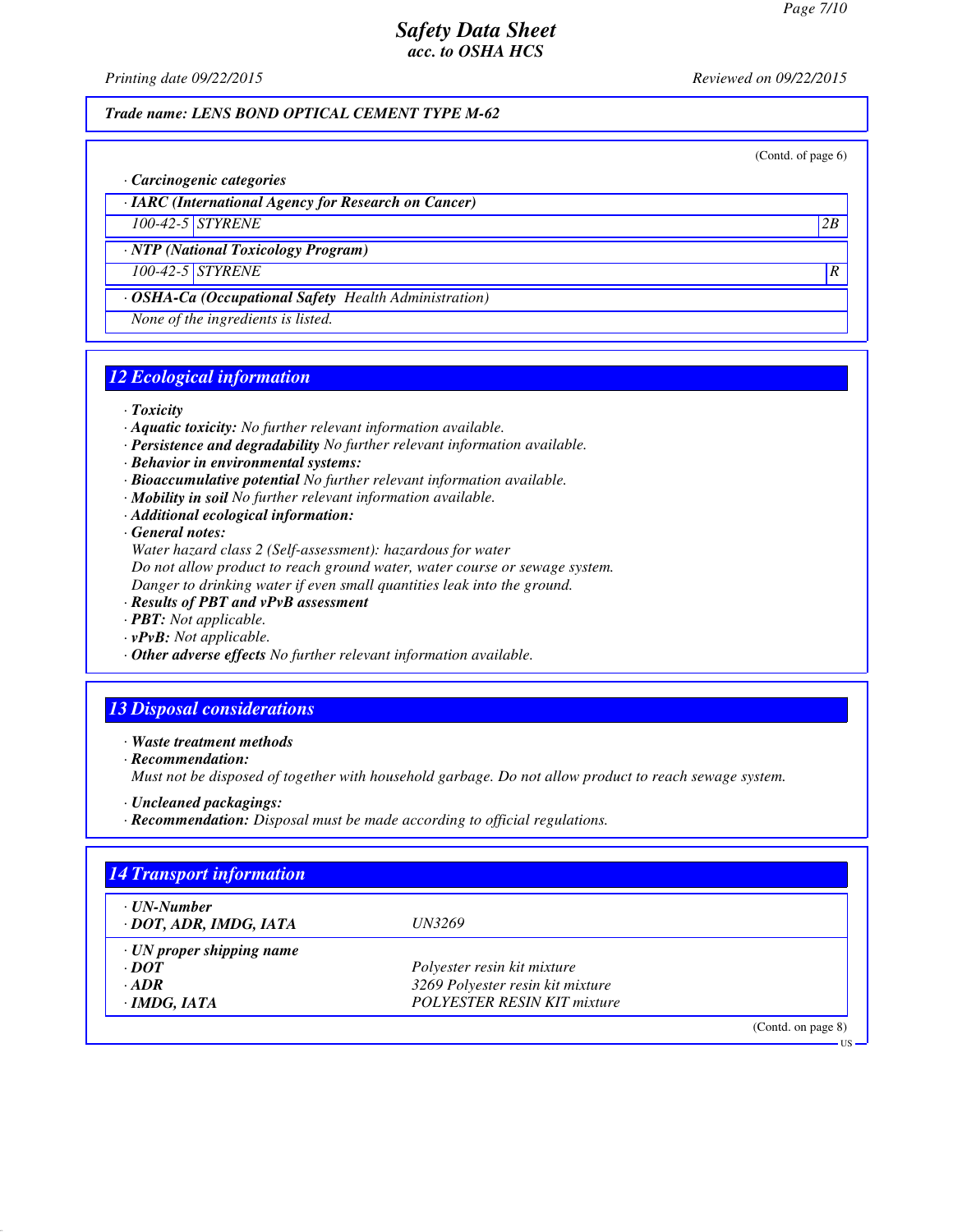*Printing date 09/22/2015 Reviewed on 09/22/2015*

*Trade name: LENS BOND OPTICAL CEMENT TYPE M-62*

|                                                 | (Contd. of page 7)                                                                                   |
|-------------------------------------------------|------------------------------------------------------------------------------------------------------|
| · Transport hazard class(es)                    |                                                                                                      |
| $\cdot$ DOT                                     |                                                                                                      |
|                                                 |                                                                                                      |
| · Class                                         | 3 Flammable liquids                                                                                  |
| · Label                                         | $\mathfrak{Z}$                                                                                       |
| · ADR, IMDG, IATA                               |                                                                                                      |
|                                                 |                                                                                                      |
| · Class                                         | 3 Flammable liquids                                                                                  |
| · Label                                         | 3                                                                                                    |
| · Packing group<br>· DOT, ADR, IMDG, IATA       | Ш                                                                                                    |
| · Environmental hazards:<br>· Marine pollutant: | No                                                                                                   |
| · Special precautions for user                  | Warning: Flammable liquids                                                                           |
| · Danger code (Kemler):                         | 39                                                                                                   |
| · EMS Number:                                   | $F-E, S-D$                                                                                           |
| · Transport in bulk according to Annex II of    |                                                                                                      |
| <b>MARPOL73/78 and the IBC Code</b>             | Not applicable.                                                                                      |
| · Transport/Additional information:             |                                                                                                      |
| $\cdot$ DOT                                     |                                                                                                      |
| · Quantity limitations                          | On passenger aircraft/rail: 60 L                                                                     |
|                                                 | On cargo aircraft only: 220 L                                                                        |
| $\cdot$ ADR                                     |                                                                                                      |
| $\cdot$ Excepted quantities (EQ)                | Code: E0                                                                                             |
|                                                 | Not permitted as Excepted Quantity                                                                   |
| · IMDG                                          |                                                                                                      |
| $\cdot$ Limited quantities (LQ)                 | 5L                                                                                                   |
| $\cdot$ Excepted quantities (EQ)                | Code: E1                                                                                             |
|                                                 | Maximum net quantity per inner packaging: 30 ml<br>Maximum net quantity per outer packaging: 1000 ml |
|                                                 |                                                                                                      |
| · UN "Model Regulation":                        | UN3269, Polyester resin kit mixture, 3, III                                                          |

# *15 Regulatory information*

*· Safety, health and environmental regulations/legislation specific for the substance or mixture*

*· Sara*

*· Section 355 (extremely hazardous substances):*

*None of the ingredients is listed.*

(Contd. on page 9)

US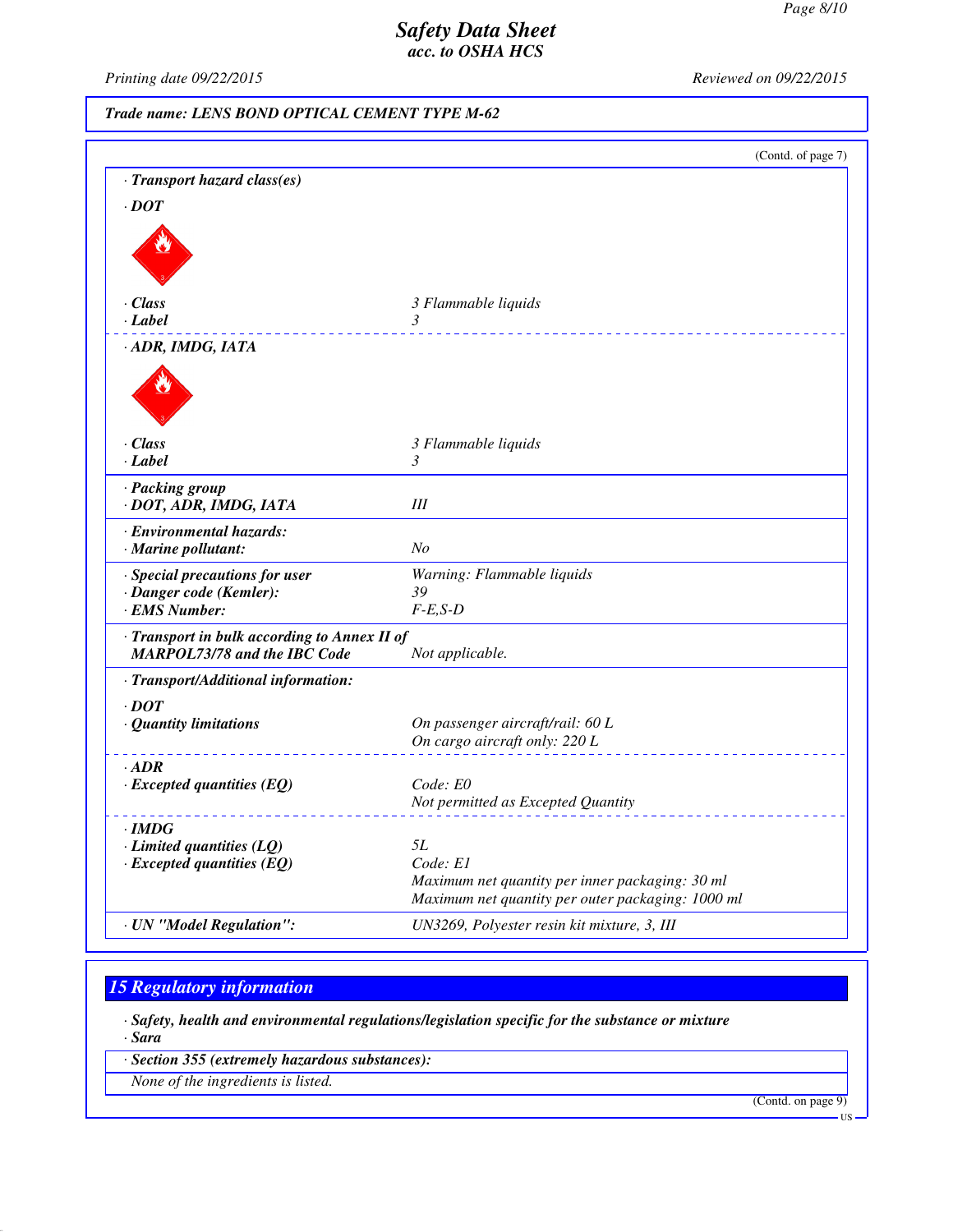*Printing date 09/22/2015 Reviewed on 09/22/2015*

### *Trade name: LENS BOND OPTICAL CEMENT TYPE M-62*

|                                                                                                                    | (Contd. of page 8) |
|--------------------------------------------------------------------------------------------------------------------|--------------------|
| · Section 313 (Specific toxic chemical listings):                                                                  |                    |
| 100-42-5 STYRENE                                                                                                   |                    |
| · TSCA (Toxic Substances Control Act):                                                                             |                    |
| 100-42-5 STYRENE                                                                                                   |                    |
| $\cdot$ Proposition 65                                                                                             |                    |
| Chemicals known to cause cancer:                                                                                   |                    |
| None of the ingredients is listed.                                                                                 |                    |
| Chemicals known to cause reproductive toxicity for females:                                                        |                    |
| None of the ingredients is listed.                                                                                 |                    |
| · Chemicals known to cause reproductive toxicity for males:                                                        |                    |
| None of the ingredients is listed.                                                                                 |                    |
| Chemicals known to cause developmental toxicity:                                                                   |                    |
| None of the ingredients is listed.                                                                                 |                    |
|                                                                                                                    |                    |
| · Carcinogenic categories                                                                                          |                    |
| · EPA (Environmental Protection Agency)                                                                            |                    |
| None of the ingredients is listed.                                                                                 |                    |
| · TLV (Threshold Limit Value established by ACGIH)                                                                 |                    |
| 100-42-5 STYRENE                                                                                                   | A4                 |
| · NIOSH-Ca (National Institute for Occupational Safety and Health)                                                 |                    |
| None of the ingredients is listed.                                                                                 |                    |
| <b>GHS label elements</b> The product is classified and labeled according to the Globally Harmonized System (GHS). |                    |
| · Hazard pictograms                                                                                                |                    |
|                                                                                                                    |                    |
|                                                                                                                    |                    |
|                                                                                                                    |                    |
| GHS02<br>GHS07<br>GHS08                                                                                            |                    |
| · Signal word Danger                                                                                               |                    |
|                                                                                                                    |                    |
| · Hazard-determining components of labeling:<br><b>STYRENE</b>                                                     |                    |
| · Hazard statements                                                                                                |                    |
| Flammable liquid and vapor.                                                                                        |                    |
| Causes skin irritation.                                                                                            |                    |
| Causes serious eye irritation.                                                                                     |                    |
| Suspected of causing cancer.                                                                                       |                    |
| Suspected of damaging fertility or the unborn child.                                                               |                    |
| Causes damage to the hearing organs through prolonged or repeated exposure.                                        |                    |
|                                                                                                                    |                    |
| · Precautionary statements                                                                                         |                    |
| Keep away from heat/sparks/open flames/hot surfaces. - No smoking.                                                 |                    |
| Use explosion-proof electrical/ventilating/lighting/equipment.                                                     |                    |
| Do not breathe dust/fume/gas/mist/vapors/spray.                                                                    |                    |
| Wear protective gloves / eye protection / face protection.                                                         |                    |
| Wear protective gloves.                                                                                            |                    |
| Wear eye protection / face protection.                                                                             |                    |

*Use only non-sparking tools.*